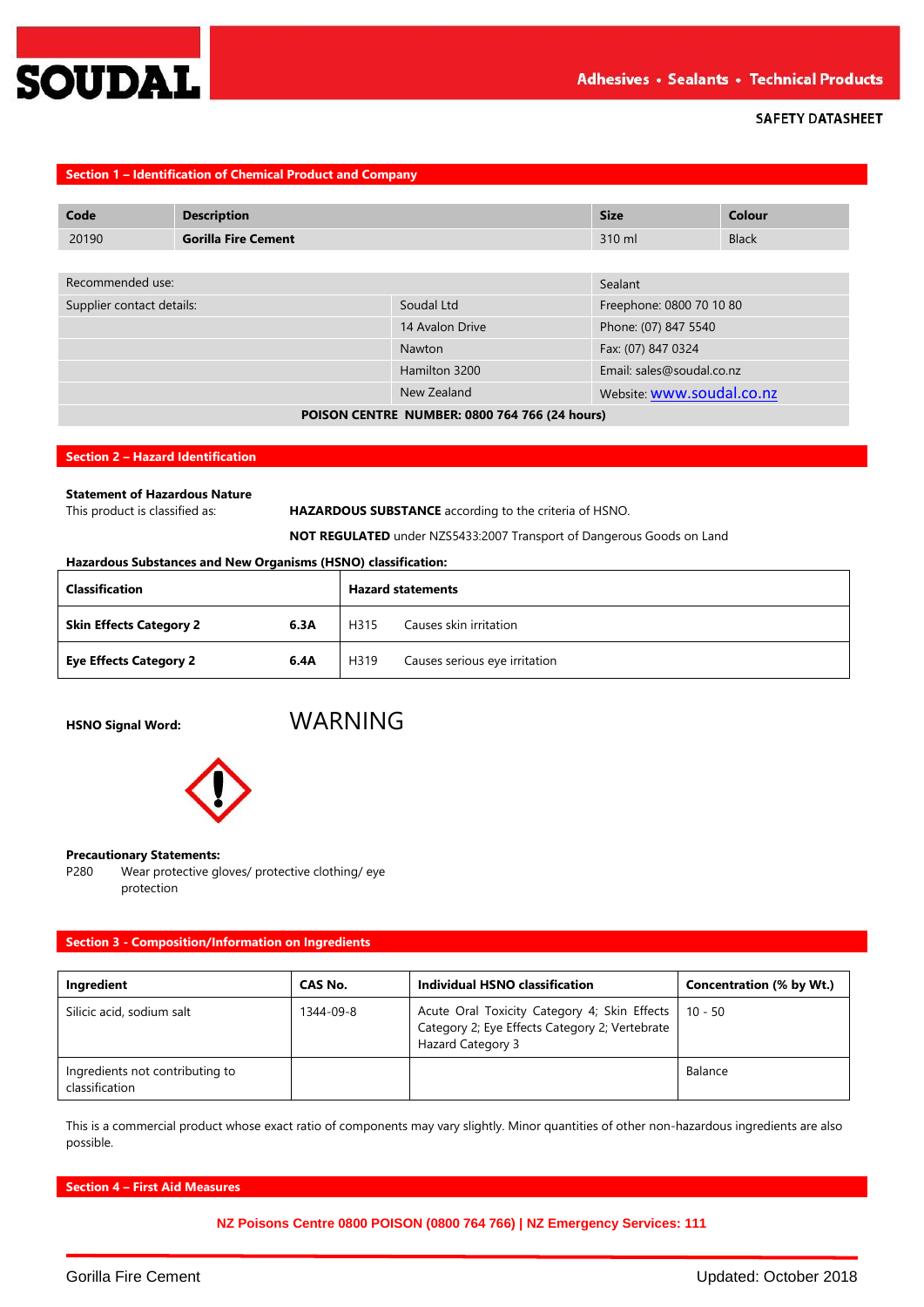

#### **Eye contact:**

Wash out immediately with fresh running water. Ensure complete irrigation of the eye by keeping eyelids apart and away from eye and moving the eyelids by occasionally lifting the upper and lower lids. Seek medical attention without delay; if pain persists or recurs seek medical attention. Removal of contact lenses after an eye injury should only be undertaken by skilled personnel.

#### **Skin contact:**

Immediately remove all contaminated clothing, including footwear. Flush skin and hair with running water (and soap if available). Seek medical attention in event of irritation.

### **Inhalation:**

remove from contaminated area. Other measures are usually unnecessary.

#### **Ingestion:**

Immediately give a glass of water. First aid is not generally required. If in doubt, contact a Poisons Information Centre or a doctor.

### **General advice and advice for physicians:**

Treat symptomatically

#### **Section 5 - Fire-Fighting Measures**

#### **Extinguishing media:**

Foam, Carbon Dioxide, Dry Powder; Water spray or fog

#### **Fire/ Explosion Hazard**

Non-combustible. Not considered a significant fire risk, however containers may burn.

#### **Advice for fire-fighters:**

Alert Fire & Emergency New Zealand and tell them location and nature of hazard. Wear breathing apparatus plus protective gloves. Prevent, by any means available, spillage from entering drains or water courses. Use water delivered as a fine spray to control fire and cool adjacent area. DO NOT approach containers suspected to be hot. Cool fire exposed containers with water spray from a protected location. If safe to do so, remove containers from path of fire. Equipment should be thoroughly decontaminated after use.

#### **Section 6 - Accidental Release Measures**

#### **Minor Spills**

Clean up all spills immediately. Avoid personal contact with te substance, use protective equipment. Contain and absorb small quantities with vermiculite or other absorbent material. Wipe up. Collect residues in a flammable waste container.

#### **Major Spills**

Minor hazard. Clear area of personnel and move upwind. Alert Fire & Emergency New Zealand and tell them location and nature of hazard. Wear breathing apparatus plus protective gloves. Prevent, by any means available, spillage from entering drains or water course. Stop leak if safe to do so. Contain spill with sand, earth or vermiculite. Collect recoverable product into labelled containers for recycling. Collect solid residues and seal in labelled drums for disposal. Wash area and prevent runoff into drains. After clean up operations, decontaminate and launder all protective clothing and equipment before storing and re-using. If contamination of drains or waterways occurs, advise emergency services.

### **Section 7 - Handling and Storage**

#### **Handling:**

Avoid all personal contact, including inhalation. Wear protective clothing when risk of exposure occurs. Use in a well-ventilated area. Prevent concentration in hollows and sumps. DO NOT enter confined spaces until atmosphere has been checked. DO NOT allow material to contact humans, exposed food or food utensils. Avoid contact with incompatible materials. When handling, DO NOT eat, drink or smoke. Keep containers securely sealed when not in use. Avoid physical damage to containers. Always wash hands with soap and water after handling. Work clothes should be laundered separately. Launder contaminated clothing before re-use. Use good occupational work practice. Observe manufacturer's storage and handling recommendations contained within this SDS. Atmosphere should be regularly checked against established exposure standards to ensure safe working conditions are maintained. DO NOT allow clothing wet with material to stay in contact with skin

### **Storage:**

Store in original containers. Keep containers securely sealed. Store in a cool, dry, well-ventilated area. Store away from incompatible materials and foodstuff containers. Protect containers against physical damage and check regularly for leaks. Observe manufacturer's storage and handling recommendations contained within this SDS.

**Section 8 - Exposure Controls/Personal Protection**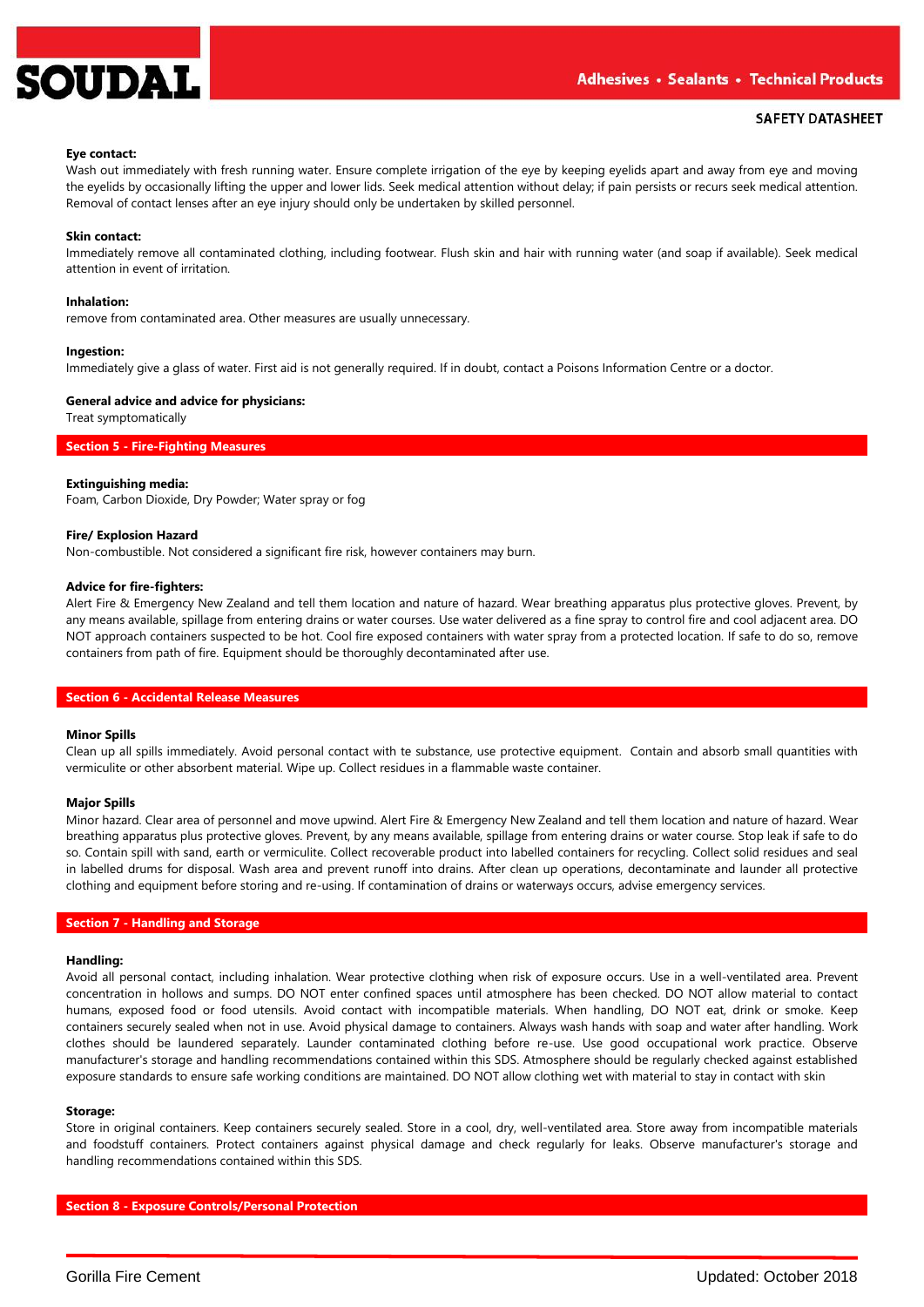

#### **Exposure limits:**

| CAS no. | <b>Substance or ingredient</b> | <b>WES-TWA</b> | <b>WES-STEL</b> |
|---------|--------------------------------|----------------|-----------------|
|         |                                |                |                 |

The TWA exposure value is the average airborne concentration of a particular substance when calculated over a normal 8 hour working day for a 5 day working week. The STEL (Short Term Exposure Limit) is an exposure value that may be equalled (but should not be exceeded) for no longer than 15 minutes and should not be repeated more than 4 times per day. There should be at least 60 minutes between successive exposures at the STEL. The term "peak "is used when the TWA limit, because of the rapid action of the substance, should never be exceeded, even briefly.

#### **Engineering Controls:**

CARE: Use of a quantity of this material in confined space or poorly ventilated area, where rapid build-up of concentrated atmosphere may occur, could require increased ventilation and/or protective gear Engineering controls are used to remove a hazard or place a barrier between the worker and the hazard. Well-designed engineering controls can be highly effective in protecting workers and will typically be independent of worker interactions to provide this high level of protection. The basic types of engineering controls are: Process controls which involve changing the way a job activity or process is done to reduce the risk. Enclosure and/or isolation of emission source which keeps a selected hazard "physically" away from the worker and ventilation that strategically "adds" and "removes" air in the work environment. Ventilation can remove or dilute an air contaminant if designed properly. The design of a ventilation system must match the particular process and chemical or contaminant in use. Employers may need to use multiple types of controls to prevent employee overexposure. For flammable liquids and flammable gases, local exhaust ventilation or a process enclosure ventilation system may be required. Ventilation equipment should be explosion-resistant. Air contaminants generated in the workplace possess varying "escape" velocities which, in turn, determine the "capture velocities" of fresh circulating air required to effectively remove the contaminant.

### **Exposure controls:**

| Control            | <b>Protective measure</b>                                                                                                                                                                                                                                                                                                                                                                                                                                                                                                                                                                                                                                                                                                                                                                                                                                                                                                                                                                                                            |
|--------------------|--------------------------------------------------------------------------------------------------------------------------------------------------------------------------------------------------------------------------------------------------------------------------------------------------------------------------------------------------------------------------------------------------------------------------------------------------------------------------------------------------------------------------------------------------------------------------------------------------------------------------------------------------------------------------------------------------------------------------------------------------------------------------------------------------------------------------------------------------------------------------------------------------------------------------------------------------------------------------------------------------------------------------------------|
| Eye                | Safety glasses with side shields. Chemical goggles. Contact lenses may pose a special hazard; soft contact lenses<br>may absorb and concentrate irritants. A written policy document, describing the wearing of lenses or restrictions on<br>use, should be created for each workplace or task. This should include a review of lens absorption and adsorption<br>for the class of chemicals in use and an account of injury experience. Medical and first-aid personnel should be trained in their<br>removal and suitable equipment should be readily available. In the event of chemical exposure, begin eye irrigation<br>immediately and remove contact lens as soon as practicable. Lens should be removed at the first signs of eye redness or<br>irritation - lens should be removed in a clean environment only after workers have washed hands thoroughly. [CDC NIOSH<br>Current Intelligence Bulletin 59], [AS/NZS 1336 or national equivalent] No special equipment required due to the physical<br>form of the product. |
| <b>Respiratory</b> | Not normally required                                                                                                                                                                                                                                                                                                                                                                                                                                                                                                                                                                                                                                                                                                                                                                                                                                                                                                                                                                                                                |
|                    |                                                                                                                                                                                                                                                                                                                                                                                                                                                                                                                                                                                                                                                                                                                                                                                                                                                                                                                                                                                                                                      |
| <b>Skin</b>        |                                                                                                                                                                                                                                                                                                                                                                                                                                                                                                                                                                                                                                                                                                                                                                                                                                                                                                                                                                                                                                      |
|                    | PE/EVAL/PE; Saranex-23 or PVA. Avoid skin contact. If skin contact or contamination of clothing is likely,<br>protective clothing should be worn. [AS 2161] Wear protective clothing.                                                                                                                                                                                                                                                                                                                                                                                                                                                                                                                                                                                                                                                                                                                                                                                                                                                |

### **Section 9 - Physical and Chemical Properties**

| <b>General substance properties:</b> |                    |  |  |  |
|--------------------------------------|--------------------|--|--|--|
| <b>Property</b>                      | <b>Details</b>     |  |  |  |
| Appearance                           | <b>Black paste</b> |  |  |  |
| Odour                                | Characteristic     |  |  |  |
| pH                                   | No data            |  |  |  |
| Vapour pressure                      | No data            |  |  |  |
| <b>Vapour Density</b>                | heavier than air   |  |  |  |
| <b>Viscosity</b>                     | No data            |  |  |  |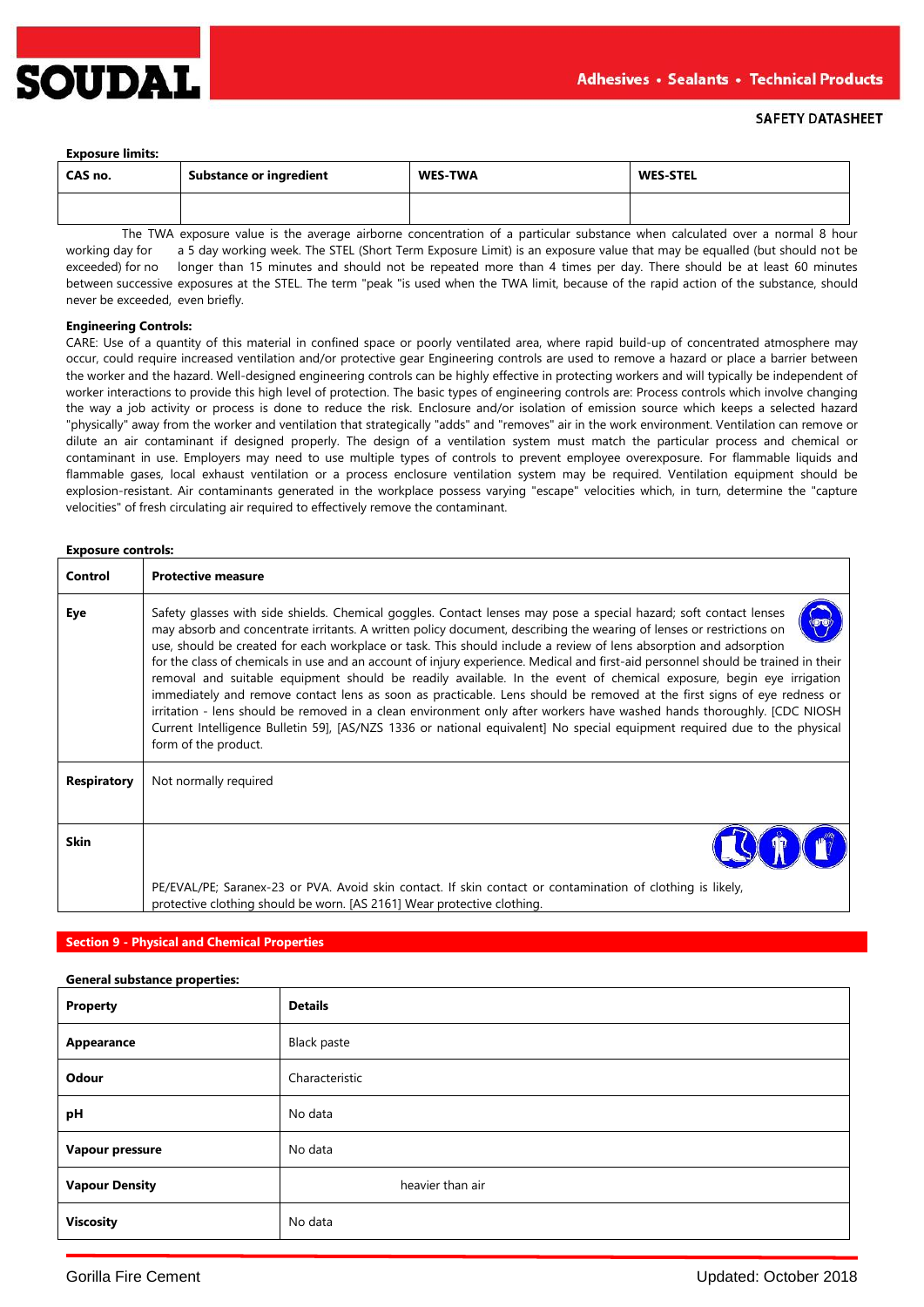

| <b>Boiling Point</b>                                 | No data $^{\circ}$ C   |
|------------------------------------------------------|------------------------|
| <b>Volatile materials</b>                            | No data                |
| <b>Water solubility</b>                              | miscible               |
| Freezing/melting point                               | No data                |
| <b>Specific gravity/density</b>                      | $1.9$ g/ml             |
| <b>Flash point</b>                                   | No data $^{\circ}$ C   |
| <b>Auto-ignition temperature</b>                     | No data                |
| <b>Upper and lower flammability</b><br><b>limits</b> | %<br>Upper 1%<br>Lower |
| <b>Corrosiveness</b>                                 | No data                |

### **Section 10 - Stability and Reactivity**

# **Stability:**

Stable under normal conditions.

# **Conditions to avoid:**

Ignition sources; elevated temperatures

# **Incompatible materials to avoid:**

Avoid oxidising agents (nitrates, oxidising acids, chlorine bleaches, pool chlorine etc) as ignition may result

### **Hazardous decomposition products:**

Combustion products include: carbon monoxide (CO); carbon dioxide (CO<sub>2</sub>) other pyrolysis products typical of burning organic material. May emit poisonous fumes.

# **Section 11 - Toxicological Information**

| <b>Summary of Toxicity</b> |                                                                                                                                                                                                                                                                                                                                                                                                                                                                                                                                                                                                                                                                                               |
|----------------------------|-----------------------------------------------------------------------------------------------------------------------------------------------------------------------------------------------------------------------------------------------------------------------------------------------------------------------------------------------------------------------------------------------------------------------------------------------------------------------------------------------------------------------------------------------------------------------------------------------------------------------------------------------------------------------------------------------|
| <b>Test</b>                | Data and symptoms of exposure                                                                                                                                                                                                                                                                                                                                                                                                                                                                                                                                                                                                                                                                 |
| <b>Inhaled</b>             | The material is not thought to produce adverse health effects or irritation of the respiratory tract (as<br>classified by EC Directives using animal models). Nevertheless, good hygiene practice requires that exposure<br>be kept to a minimum and that suitable control measures be used in an occupational setting.                                                                                                                                                                                                                                                                                                                                                                       |
| Oral                       | The material has NOT been classified by EC Directives or other classification systems as "harmful by<br>ingestion". This is because of the lack of corroborating animal or human evidence.                                                                                                                                                                                                                                                                                                                                                                                                                                                                                                    |
| <b>Dermal</b>              | This material can cause inflammation of the skin on contact in some persons. The material may accentuate<br>any pre-existing dermatitis condition Skin contact is not thought to have harmful health effects (as classified<br>under EC Directives); the material may still produce health damage following entry through wounds, lesions<br>or abrasions. Open cuts, abraded or irritated skin should not be exposed to this material Entry into the<br>blood-stream, through, for example, cuts, abrasions or lesions, may produce systemic injury with harmful<br>effects. Examine the skin prior to the use of the material and ensure that any external damage is suitably<br>protected. |
| Eye                        | This material can cause eye irritation and damage in some persons.                                                                                                                                                                                                                                                                                                                                                                                                                                                                                                                                                                                                                            |
| Chronic                    | Long-term exposure to the product is not thought to produce chronic effects adverse to the health (as<br>classified by EC Directives using animal models); nevertheless exposure by all routes should be minimised as<br>a matter of course.                                                                                                                                                                                                                                                                                                                                                                                                                                                  |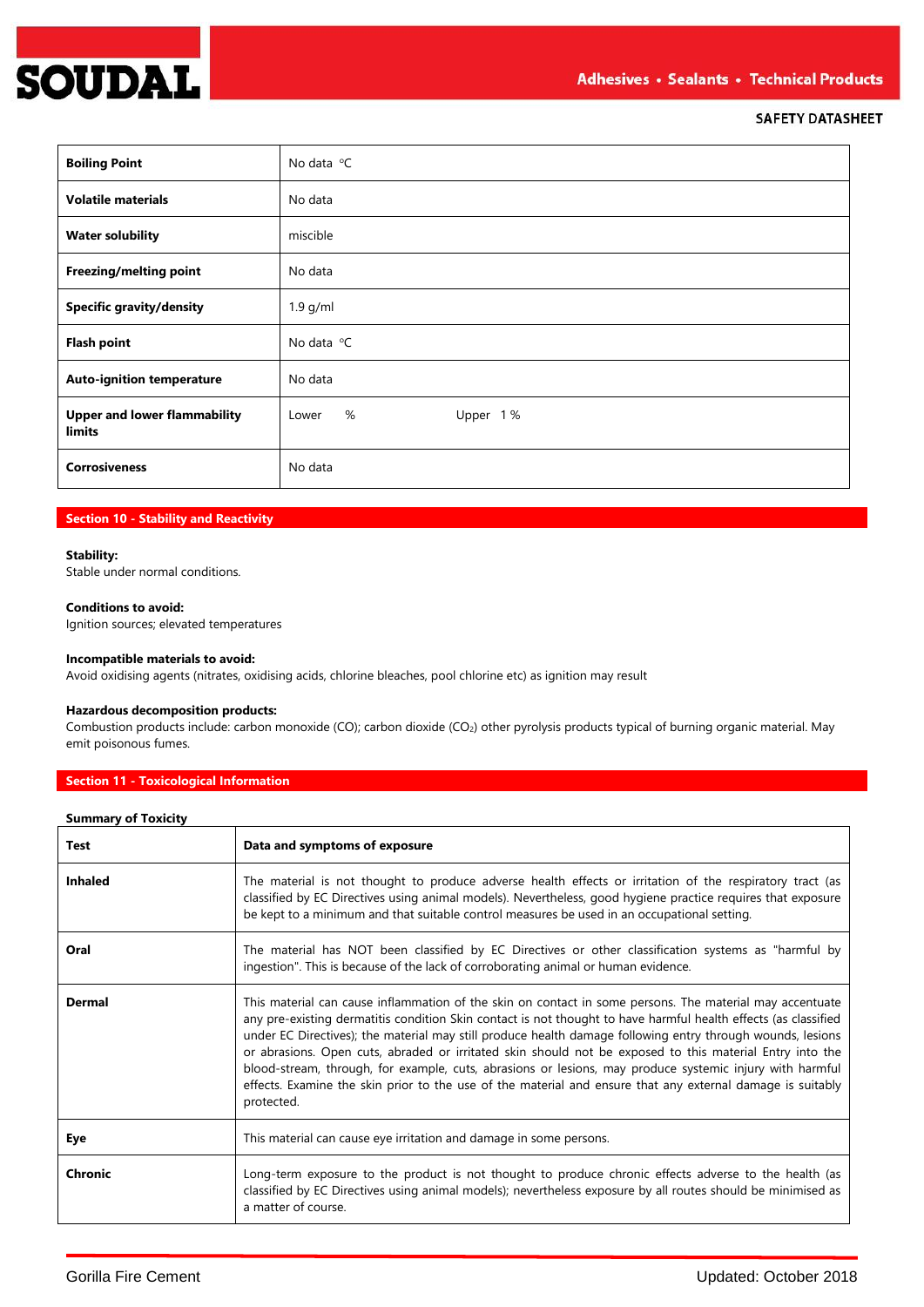

| Ingredient                   | Oral LD <sub>50</sub> | <b>Dermal LD</b> <sub>50</sub> | Inhalation<br><b>LL</b> 50 |
|------------------------------|-----------------------|--------------------------------|----------------------------|
| Silicic acid.<br>sodium salt | 1C2<br>ma/ka<br>ر ر ا | 5000<br>ma/ko                  |                            |

### **Section 12 - Ecological Information**

Do NOT allow product to come in contact with surface waters or to intertidal areas below the mean high water mark. Do not contaminate water when cleaning equipment or disposing of equipment wash-waters. Wastes resulting from use of the product must be disposed of on site or at approved waste sites.

|                  | $- \cdot$ | ----- | Algar |
|------------------|-----------|-------|-------|
| <b>Ingredien</b> | Fish      | tacea | -     |
|                  |           |       |       |

| Inaredient | $\ddot{\phantom{0}}$<br>Water/Soil<br>Persistance: | Persistance Air | <b>Bioaccumulation</b> | $\cdot \cdot \cdot$<br><b>Mobility</b> |
|------------|----------------------------------------------------|-----------------|------------------------|----------------------------------------|
|            |                                                    |                 |                        |                                        |

### **Section 13 - Disposal Considerations**

DO NOT allow wash water from cleaning or process equipment to enter drains. It may be necessary to collect all wash water for treatment before disposal.

In all cases disposal to sewer may be subject to local laws and regulations and these should be considered first. Where in doubt contact the responsible authority. Recycle wherever possible. Consult manufacturer for recycling options or consult local or regional waste management authority for disposal if no suitable treatment or disposal facility can be identified. Dispose of by: burial in a land-fill specifically licensed to accept chemical and / or pharmaceutical wastes or Incineration in a licensed apparatus (after admixture with suitable combustible material). Decontaminate empty containers. Observe all label safeguards until containers are cleaned and destroyed.

Ensure that the hazardous substance is disposed in accordance with the Hazardous Substances (Disposal) Notice 2017

Packages that have been in direct contact with the hazardous substance must be only disposed if the hazardous substance was appropriately removed and cleaned out from the package. The package must be disposed according to the manufacturer's directions taking into account the material it is made of. Packages which hazardous content have been appropriately treated and removed may be recycled. The hazardous substance must only be disposed if it has been treated by a method that changed the characteristics or composition of the substance and it is no longer hazardous. DO NOT deposit the hazardous substance into or onto a landfill or a sewage facility. Burning the hazardous substance must happen under controlled conditions with no person or place exposed to (1) a blast overpressure of more than 9 kPa; or (2) an unsafe level of heat radiation. The disposed hazardous substance must not come into contact with class 1 or 5 substances.

**Section 14 - Transport Information**

# NOT REGULATED

### **Section 15 - Regulatory Information**

#### **HSNO approval number and Group Standard:**

HSR002670 Surface Coatings & Colourants (Subsidiary Hazard)

#### **National Inventories**

| Australia   | <b>AICS</b>      |   |
|-------------|------------------|---|
| Canada      | DSL              |   |
| Canada      | <b>NDSL</b>      | N |
| China       | <b>IECSC</b>     | γ |
| Europe      | EINEC/ELINCS/NLP | Υ |
| Japan       | <b>ENCS</b>      |   |
| Korea       | <b>KECI</b>      | γ |
| New Zealand | <b>NZIoC</b>     | γ |
| Philippines | <b>PICCS</b>     | γ |
| <b>USA</b>  | <b>TSCA</b>      |   |
|             |                  |   |

*Y = All ingredients are on the inventory*

### **Group Standard conditions and other regulations:**

| Condition | Reauirement |
|-----------|-------------|
|-----------|-------------|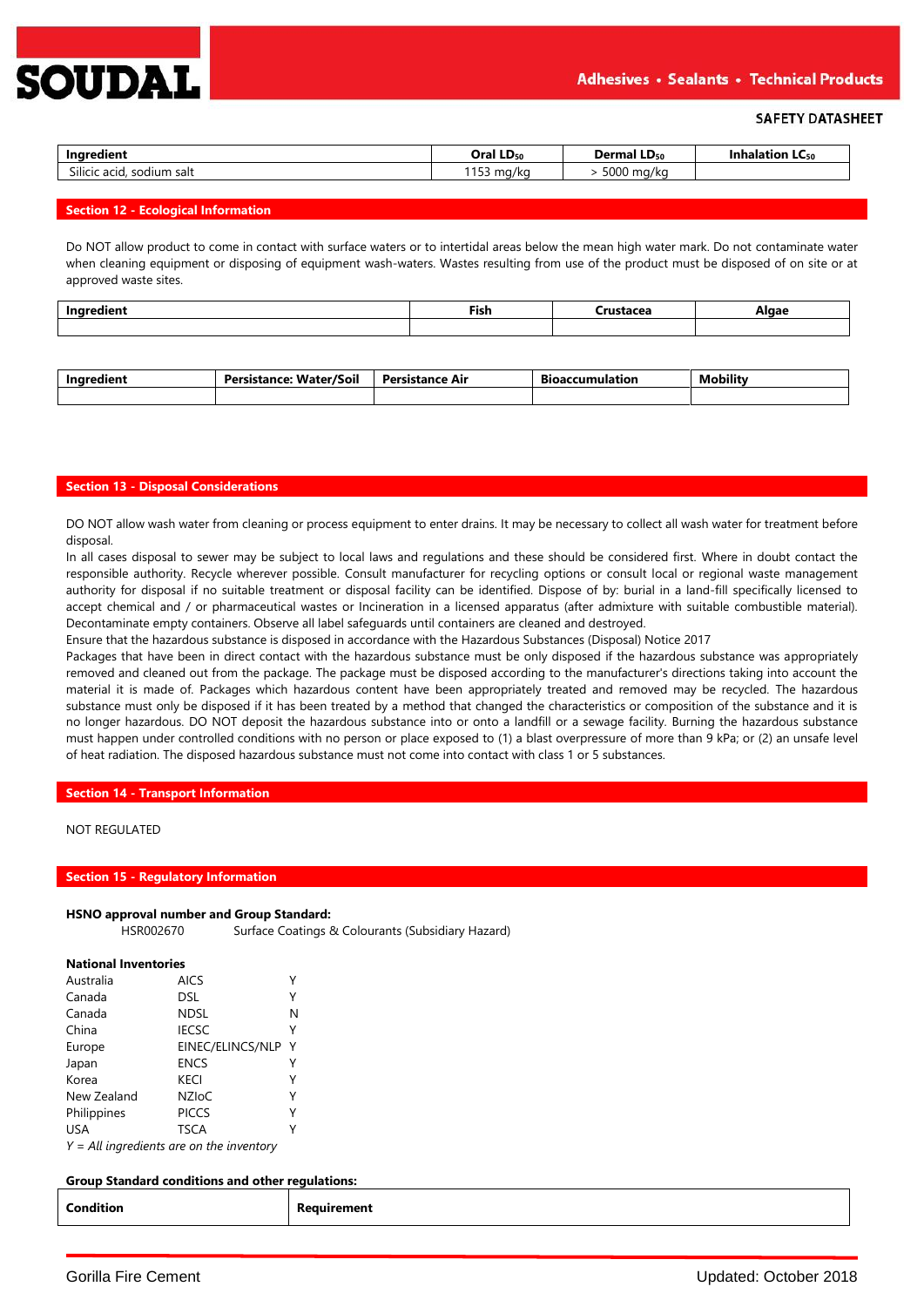

| <b>SDS</b>                                  | Safety data sheet must be available to a person handling the substance within 10 minutes. |  |
|---------------------------------------------|-------------------------------------------------------------------------------------------|--|
| <b>Emergency plan</b>                       | Required                                                                                  |  |
| <b>Certified handler</b>                    | Not required                                                                              |  |
| <b>Tracking</b>                             | Not applicable                                                                            |  |
| <b>Bunding and secondary</b><br>containment | Required based on pack size and total pooling volume                                      |  |
| <b>Signage</b>                              | Not required                                                                              |  |
| <b>Location certificate</b>                 | Not required                                                                              |  |
| <b>Hazardous Area</b>                       | Not required                                                                              |  |
| <b>Fire extinguisher</b>                    | Not required                                                                              |  |

# **Section 16 – Other Information**

### **Revision History**

October 2018 **origination** 

# **Abbreviations:**

| <b>Abbreviation</b>                | <b>Description</b>                                                                                      |  |
|------------------------------------|---------------------------------------------------------------------------------------------------------|--|
| CAS number                         | Number assigned to chemical in the Chemical Abstracts Service registry                                  |  |
| <b>HAZCHEM</b> code                | Code used by fire-fighters to determine correct method of action in the case of fire                    |  |
| <b>HSNO</b>                        | Hazardous Substances and New Organisms (Act)                                                            |  |
| <b>ICAO Technical Instructions</b> | International Civil Aviation Organization Technical Instructions                                        |  |
| <b>IMDG</b> code                   | International Maritime Dangerous Goods code controlled by the International Maritime Organization (IMO) |  |
| $LC_{50}$                          | Lethal concentration 50% - concentration fatal to 50% of the tested population                          |  |
| $LD_{50}$                          | Lethal dose 50% - dose fatal to 50% of the tested population                                            |  |
| <b>NZS 5433</b>                    | New Zealand Standard 5433 (Standard for the Transport of Dangerous Goods on Land)                       |  |
| <b>SDS</b>                         | Safety data sheet                                                                                       |  |
| <b>STEL</b>                        | Short term exposure limit                                                                               |  |
| <b>TWA</b>                         | Time weighted average (typically measured as 8 hours)                                                   |  |
| UN number                          | United nations number                                                                                   |  |
| <b>WES</b>                         | Workplace exposure standard                                                                             |  |

### **References**

Chemical properties and HSNO classifications derived from the New Zealand chemical classification information database (CCID). www.epa.govt.nz.

Workplace exposure limits derived from Workplace Exposure Standards and Biological Exposure Indices 7th Edition[. www.mbie.govt.nz.](http://www.mbie.govt.nz/)